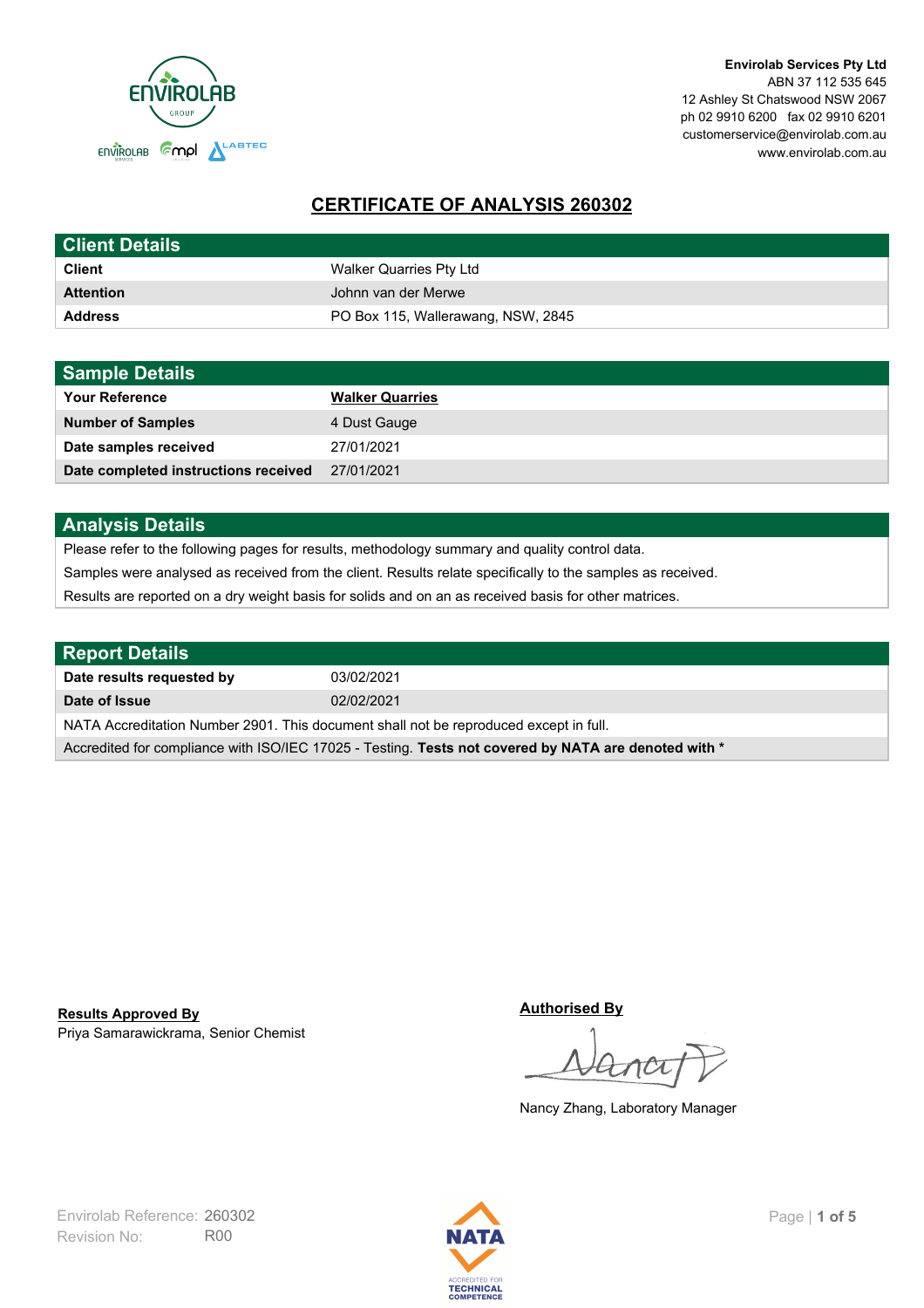| Dust Deposition AS 3580.10.1 |                          |                            |                              |                              |                            |
|------------------------------|--------------------------|----------------------------|------------------------------|------------------------------|----------------------------|
| <b>Our Reference</b>         |                          | 260302-1                   | 260302-2                     | 260302-3                     | 260302-4                   |
| <b>Your Reference</b>        | <b>UNITS</b>             | DG <sub>1</sub>            | DG <sub>2</sub>              | DG <sub>3</sub>              | DG4                        |
| Date Sampled                 |                          | 24.12.2020 -<br>23.01.2021 | $24.12.2020 -$<br>23.01.2021 | $24.12.2020 -$<br>23.01.2021 | 24.12.2020 -<br>23.01.2021 |
| Type of sample               |                          | <b>Dust Gauge</b>          | <b>Dust Gauge</b>            | <b>Dust Gauge</b>            | Dust Gauge                 |
| Date prepared                | $\overline{\phantom{a}}$ | 28/01/2021                 | 28/01/2021                   | 28/01/2021                   | 28/01/2021                 |
| Date analysed                | $\overline{\phantom{a}}$ | 28/01/2021                 | 28/01/2021                   | 28/01/2021                   | 28/01/2021                 |
| Dust - No. of Days Collected | $\overline{\phantom{a}}$ | 31                         | 31                           | 31                           | 31                         |
| Insoluble Solids             | g/m <sup>2</sup> /month  | 0.9                        | 0.4                          | 0.7                          | 0.7                        |
| Combustible Matter           | g/m <sup>2</sup> /month  | 0.2                        | 0.2                          | 0.3                          | 0.2                        |
| Ash                          | g/m <sup>2</sup> /month  | 0.7                        | 0.2                          | 0.4                          | 0.5                        |
| Soluble Matter               | g/m <sup>2</sup> /month  | 0.9                        | 1.7                          | 1.7                          | 1.5                        |
| <b>Total Solids</b>          | $g/m2$ /month            | 1.9                        | 2.1                          | 2.4                          | 2.2                        |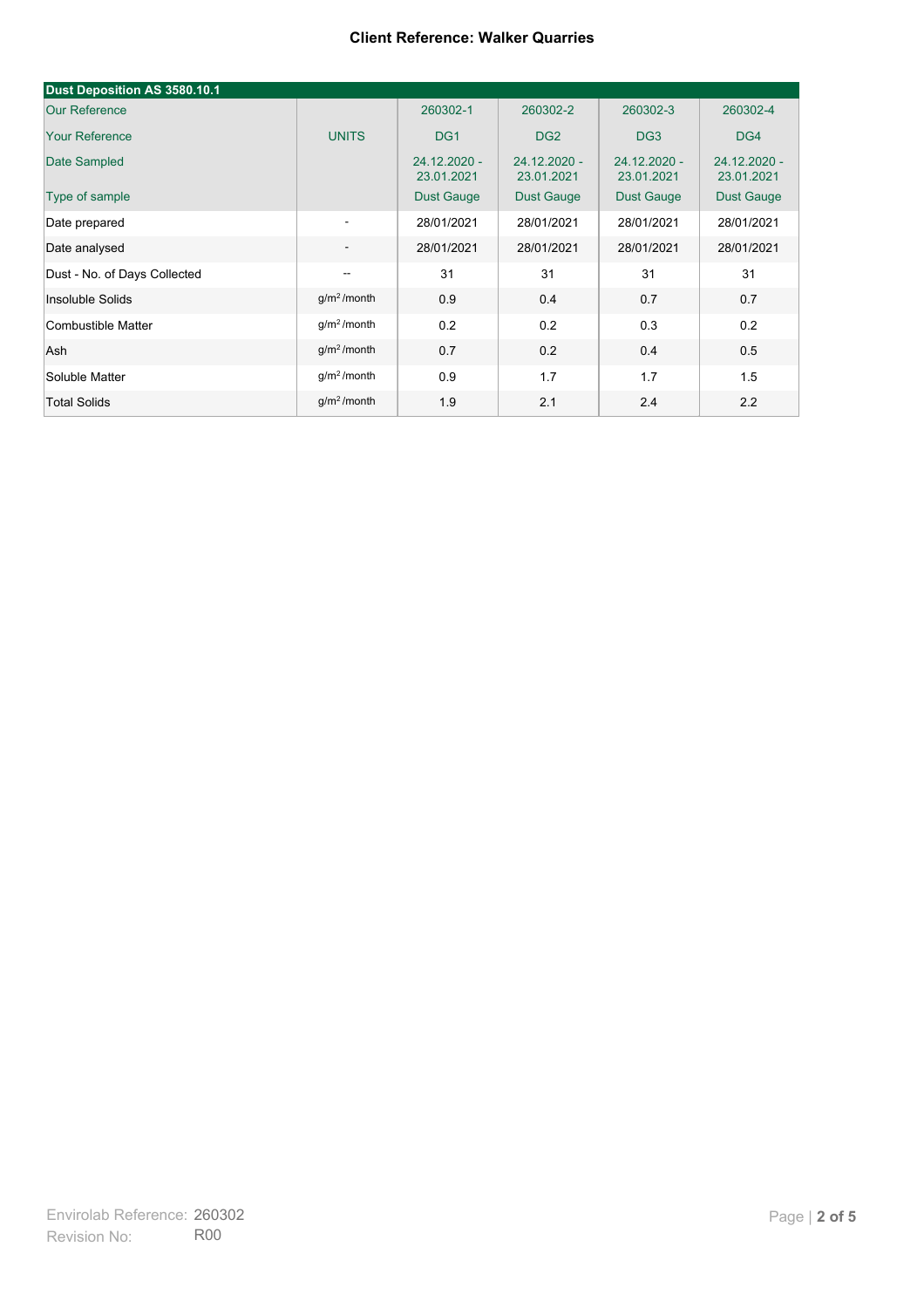| <b>Method ID</b> | <b>Methodology Summary</b>                               |
|------------------|----------------------------------------------------------|
| AS 3580.10.1     | Analysis of dust gauges by AS 3580.10.1 (analysis only). |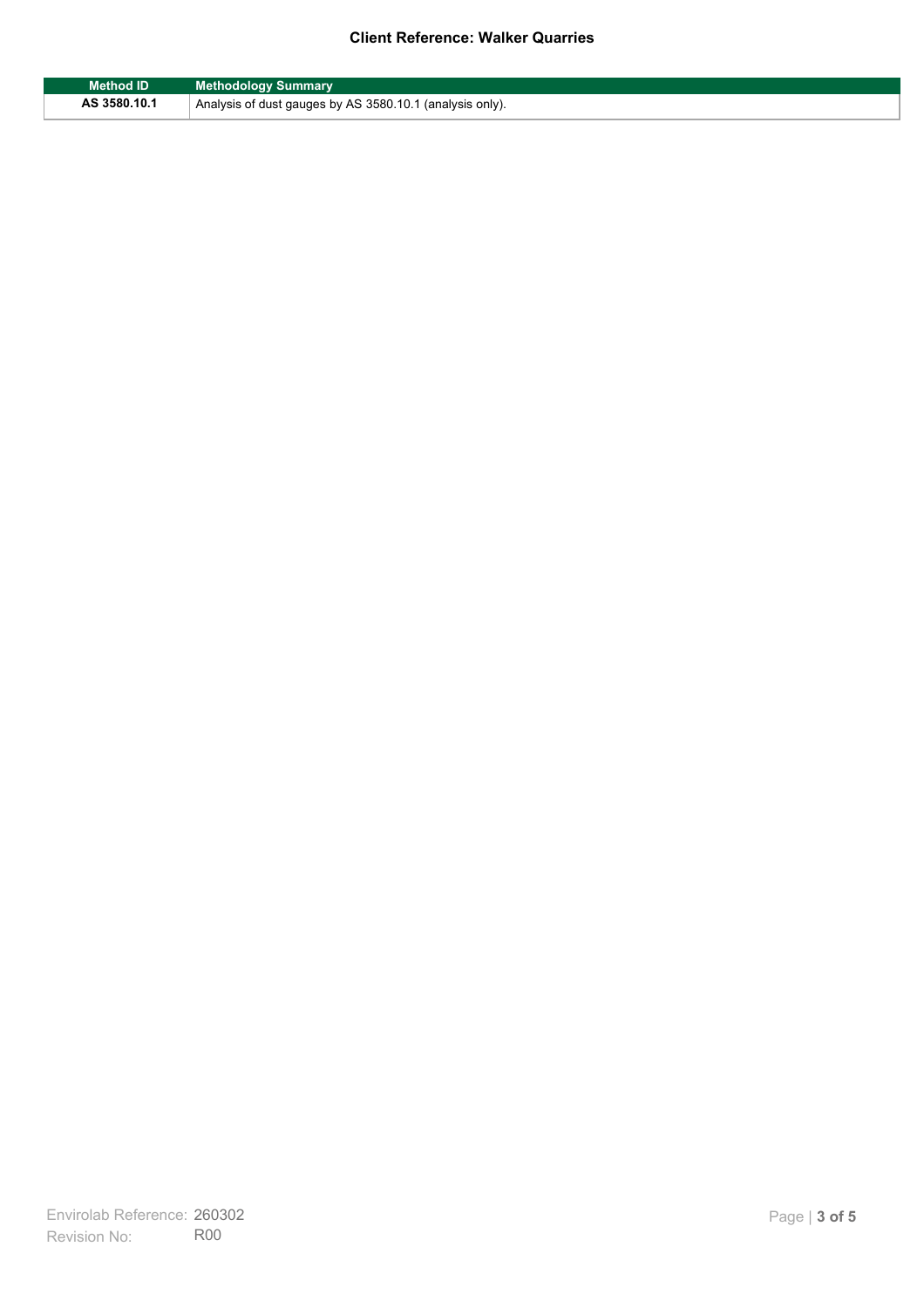| <b>Result Definitions</b> |                                           |
|---------------------------|-------------------------------------------|
| <b>NT</b>                 | Not tested                                |
| <b>NA</b>                 | Test not required                         |
| <b>INS</b>                | Insufficient sample for this test         |
| <b>PQL</b>                | <b>Practical Quantitation Limit</b>       |
| $\prec$                   | Less than                                 |
| $\geq$                    | Greater than                              |
| <b>RPD</b>                | <b>Relative Percent Difference</b>        |
| <b>LCS</b>                | Laboratory Control Sample                 |
| <b>NS</b>                 | Not specified                             |
| <b>NEPM</b>               | National Environmental Protection Measure |
| <b>NR</b>                 | Not Reported                              |